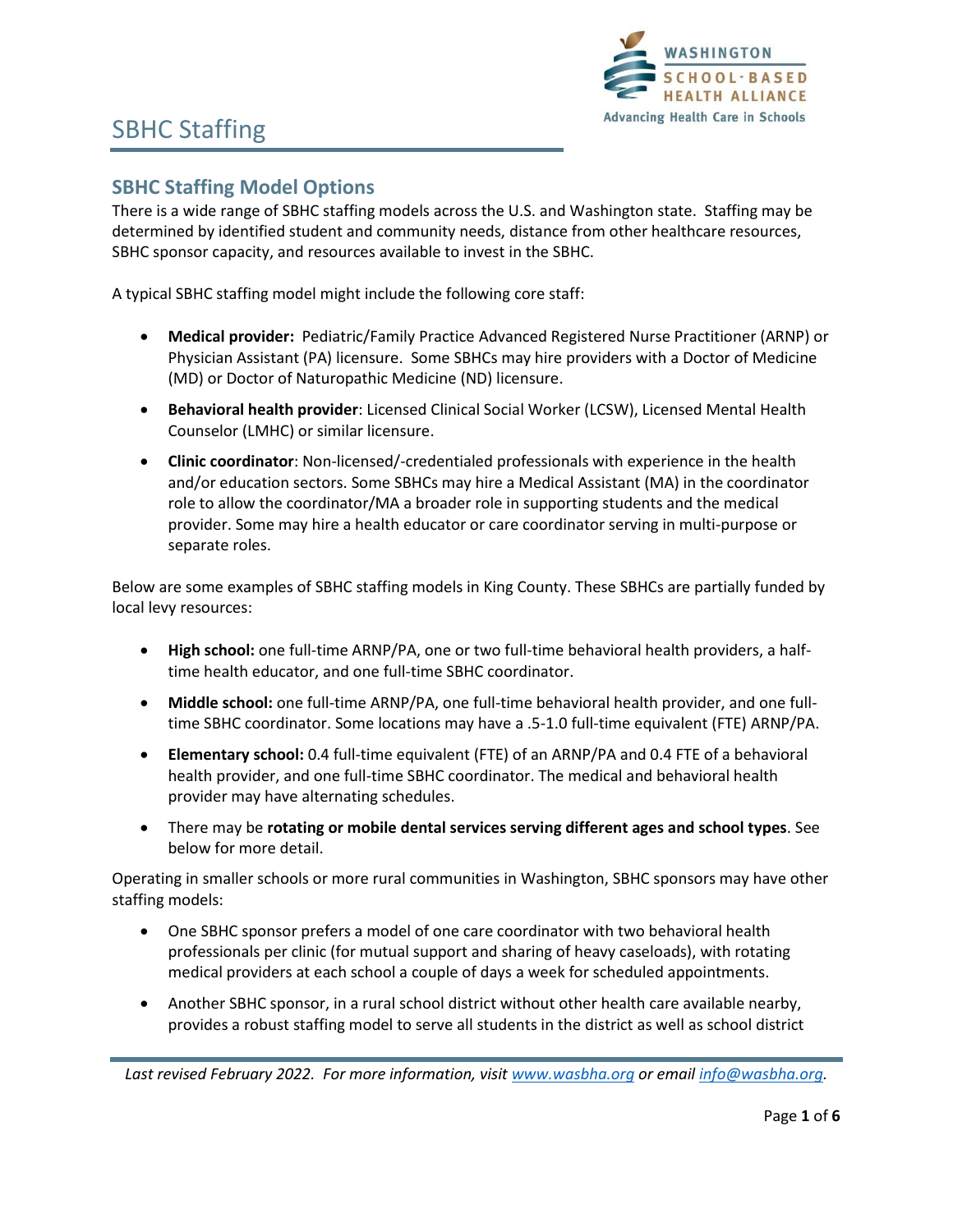

staff. SBHC staffing includes a registered nurse, ARNP, behavioral health providers, dentist, dental assistants, medical assistant, patient service representatives and clinic manager.

#### **Roles, Responsibilities, and Training**

**Clinic coordinator.** The clinic coordinator is usually the first person to engage with students, families, and visitors when they visit the SBHC. Their responsibilities might include registering new patients, scheduling appointments, checking in patients, and following up on referrals. The SBHC coordinator can play an important role in outreach and health education, engaging students, families, school administration, and the school community and serve as the go-to resource for all questions related to SBHC services and providers' schedules. They support care coordination and play a vital role in health education in the school community. Depending on credentials and training of the person in this role, the clinic coordinator may also be able to provide other support to SBHC providers.

**Medical provider.** While SBHC staffing and business models vary across the state, many SBHCs have the medical provider operating unaccompanied and performing all the work done by a MA and registered nurse (RN) in a traditional community clinic (in addition to operating at the top of their own licensure). This medical provider model not only keeps the staffing costs down, it also promotes the enhanced relationship between the medical provider and the student. This model of care may mean that providers need to be prepared to operate without on-site clinical support, supervision, and consulting colleagues. This requires experienced providers and exceptional training in standard clinical practices by supportive clinical supervisors. It is also worth highlighting that clinical supervisors and colleagues need to be available over the phone for consults and check-ins when issues arise that require additional support.

SBHC medical providers are often specialists in pediatric or adolescent medicine depending on the age group they are serving. Family practice providers with significant experience working with younger populations are also a good fit for SBHCs. If a SBHC plans to serve the broader school community (for example family members of students, school staff or others), then family practice providers may be preferred.

SBHC medical providers get to know their patients in a way that many primary care providers may not, as they spend more time with them during appointments, have more informal interactions with them inside the school building, and collaborate with teachers and school staff in student support.

**Behavioral health provider.** Integrated behavioral/mental health providers deliver prevention and intervention services to students through a variety of therapeutic techniques, including evidencebased practices. The behavioral health provider's background, experience, and preferred treatment modalities will determine the types of therapy they provide to students and families.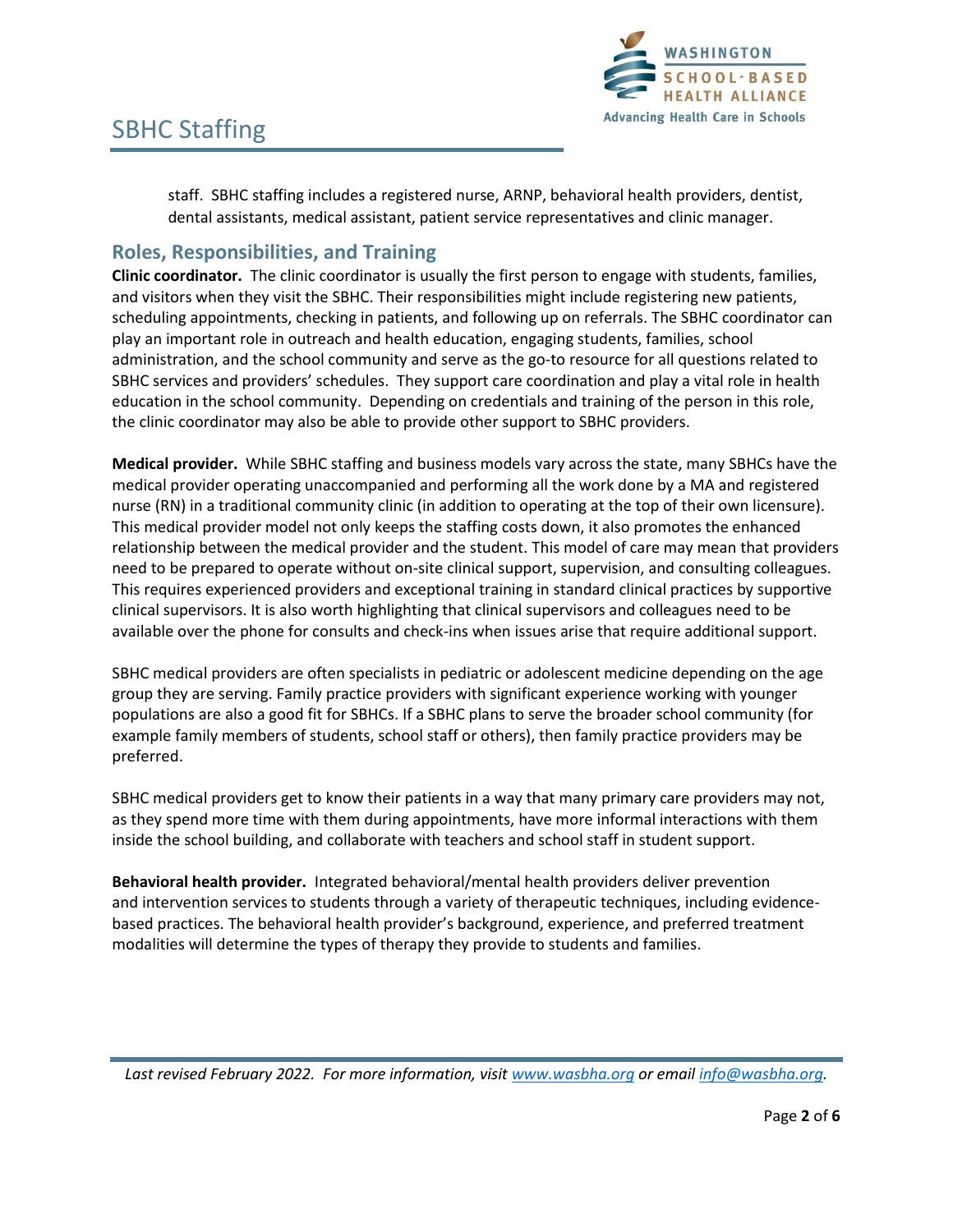

## **Additional SBHC Roles**

**Health educator.** Health educators can play a key role in high school and middle school SBHCs (with educational curriculum tailored appropriately by age group) in prevention, nutrition education, sexual/reproductive health counseling, health curriculum alignment, and supporting teachers with classroom activities. An analysis at three Seattle high school SBHCs found that the introduction of a halftime health educator allowed for the medical provider to see on average two additional patients per day.

**Dental staff.** Offering dental services in the SBHC particularly benefits underserved students and their families. Tooth decay is the single most common chronic childhood disease; five times more common than asthma. Millions of school hours are lost each year to dental-related illness, and children living in poverty suffer over ten times more than children from higher-income families. The goal of school-based dental care is to provide dental services to students with high barriers to accessing care in a community dental clinic.

A SBHC dental team may operate with a lean staffing model, with one licensed dentist and one licensed dental assistant, utilizing portable dental equipment that can be set up in the SBHC or another private space in the school on e.g. a monthly basis. Other SBHCs may have a mobile dental clinic visit the school for dental appointments, and others may include a full dental operatory.

**Health insurance eligibility specialist**. A health insurance eligibility specialist benefits students and their families and the SBHC's bottom line. The role of a eligibility specialist is to make sure that all SBHC patients and their family members are enrolled in an appropriate health insurance plan that meets their health care needs. Eligibility specialists can work with adolescents on a plan that meets their current needs and inform them about their options for health insurance after graduation. Eligibility specialists can be non-licensed professionals who receive training and certification by the Washington Health Benefit Exchange. Some SBHCs may choose to have their clinic coordinator trained and certified to provide these services.

**Patient navigator.** A patient navigator may play a key role in helping students and families navigate paperwork and care in the SBHC and the broader healthcare system, including an understanding of health insurance and their legal/privacy rights. Patient navigators can be particularly valuable to students and families who primarily speak a language other than English.

### **SBHC Administration and Support**

Depending on the size of the SBHC care team and the total number of SBHCs managed by the SBHC sponsor, some key roles in the SBHC management structure include:

**Clinical leadership.** Clinical leadership (licensed ARNP/PA) for the medical provider(s) and clinical leadership (licensed LCSW or LMHC) for the behavioral health provider(s). If dental services will be

*Last revised February 2022. For more information, visi[t www.wasbha.org](http://www.wasbha.org/) or email [info@wasbha.org.](mailto:info@wasbha.org)*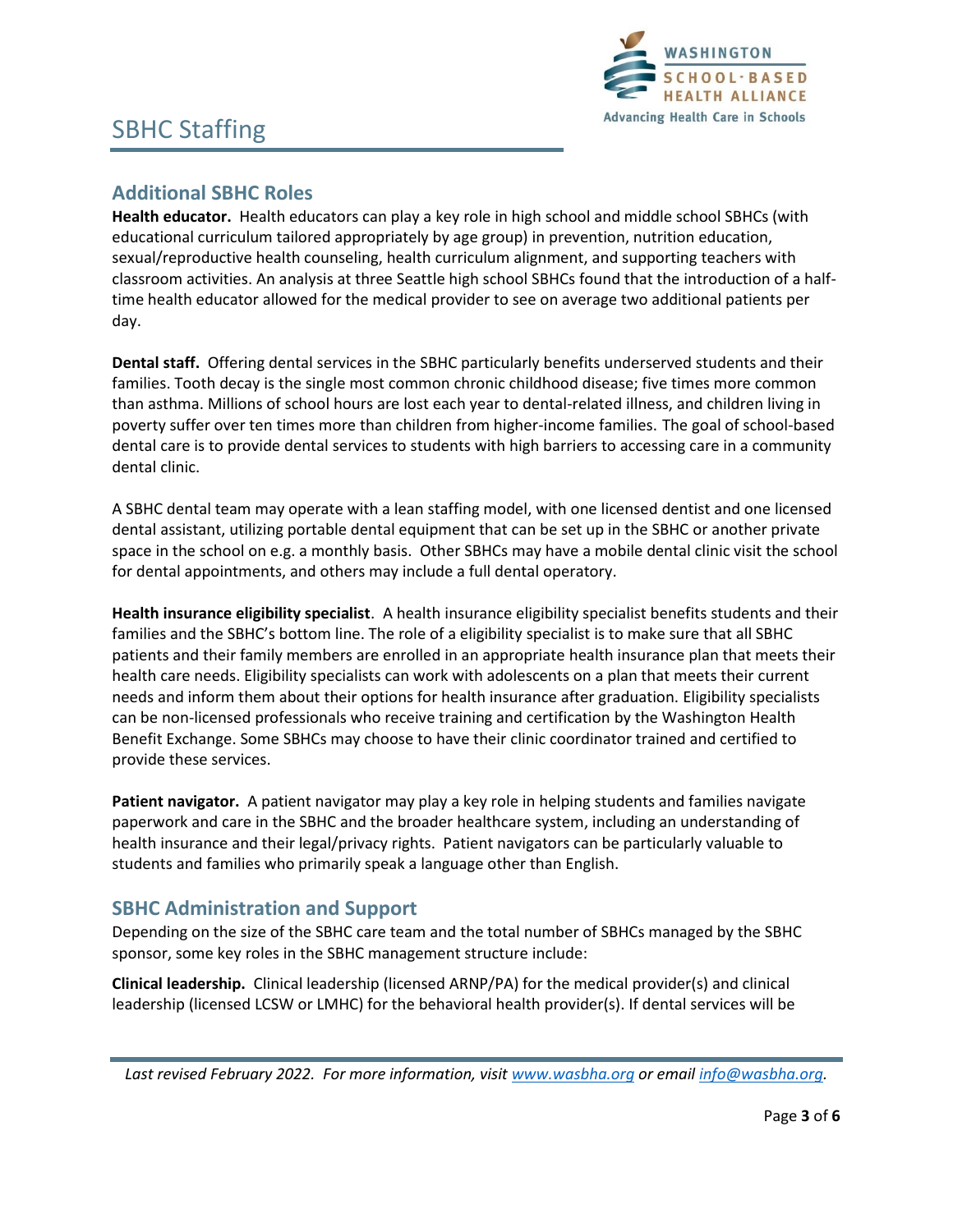

provided in the SBHC, then clinical leadership (licensed Doctor of Dental Medicine (DMD) or Doctor of Dental Science (DDS) is also necessary for the dental provider(s).

**Administrative leadership.** Operations and administrative leadership for the SBHC coordinator, health educator, and any other non-licensed staff should also be prioritized. This role can be performed by a non-licensed staff member with health care administration experience. This role focuses more on dayto-day operations, school partnerships, and the business/administrative side of SBHC operations including funding and billing. An operations and administration manager may not be necessary if the clinical leadership is able to cover the operations and administrative aspects of running the SBHC and has the capacity to support both non-clinical and clinical staff.

**Training and onboarding.** The SBHC clinical and administrative leadership roles are responsible for developing standard training practices and onboarding resources for each role in the SBHC. These standard resources will ensure that all new SBHC staff are getting the same essential information for their unique role in the SBHC. Providing an overview of the different roles of the SBHC care team and the services they provide to all care team members will build an appreciation for the care team's complementary roles and their valuable skills and services.

**Regular staff check-ins** are necessary if staff are operating unaccompanied in their SBHCs. One-on-one check-ins between the staff member and their clinical or administrative supervisor are valuable to address any issues that are hindering the standard operations of the SBHC. The SBHC staff will quickly become experts on their school, student population and service needs, and SBHC supervisors should encourage the SBHC care team to propose process improvement ideas to better serve the students and school throughout the school year.

#### **Additional Resources**

**Consulting Specialists.** SBHC providers may have need for a clinical consult with a psychologist or psychiatrist in support of the care provided to a particular student. Developing a relationship with a local university's school of psychology and/or psychiatry can benefit the preceptors, graduate students, and SBHC providers who may be faced with unique questions and challenges related to their student caseload. In King County, the SBHCs that receive levy funding and support from Public Health—Seattle & King County partner with University of Washington's **SMART** (School Mental Health Assessment, [Research and Training\) Center](https://depts.washington.edu/uwsmart/) to receive these services. Statewide, primary care providers can receive support for questions about child and adolescent mental health care from the Washington Partnership [Access Line \(PAL\).](https://www.seattlechildrens.org/healthcare-professionals/access-services/partnership-access-line/wa-pal/#:~:text=The%20PAL%20line%20is%20designed%20to%20be%20a,free%20service%20connecting%20families%20with%20mental%20health%20providers.)

**Residents, Students, Interns.** SBHC staffing may be supplemented with additional resources through collaborations with community health providers and universities that may be able to provide, for example, adolescent medicine fellows, nursing students, and behavioral health interns to work with the SBHC care team.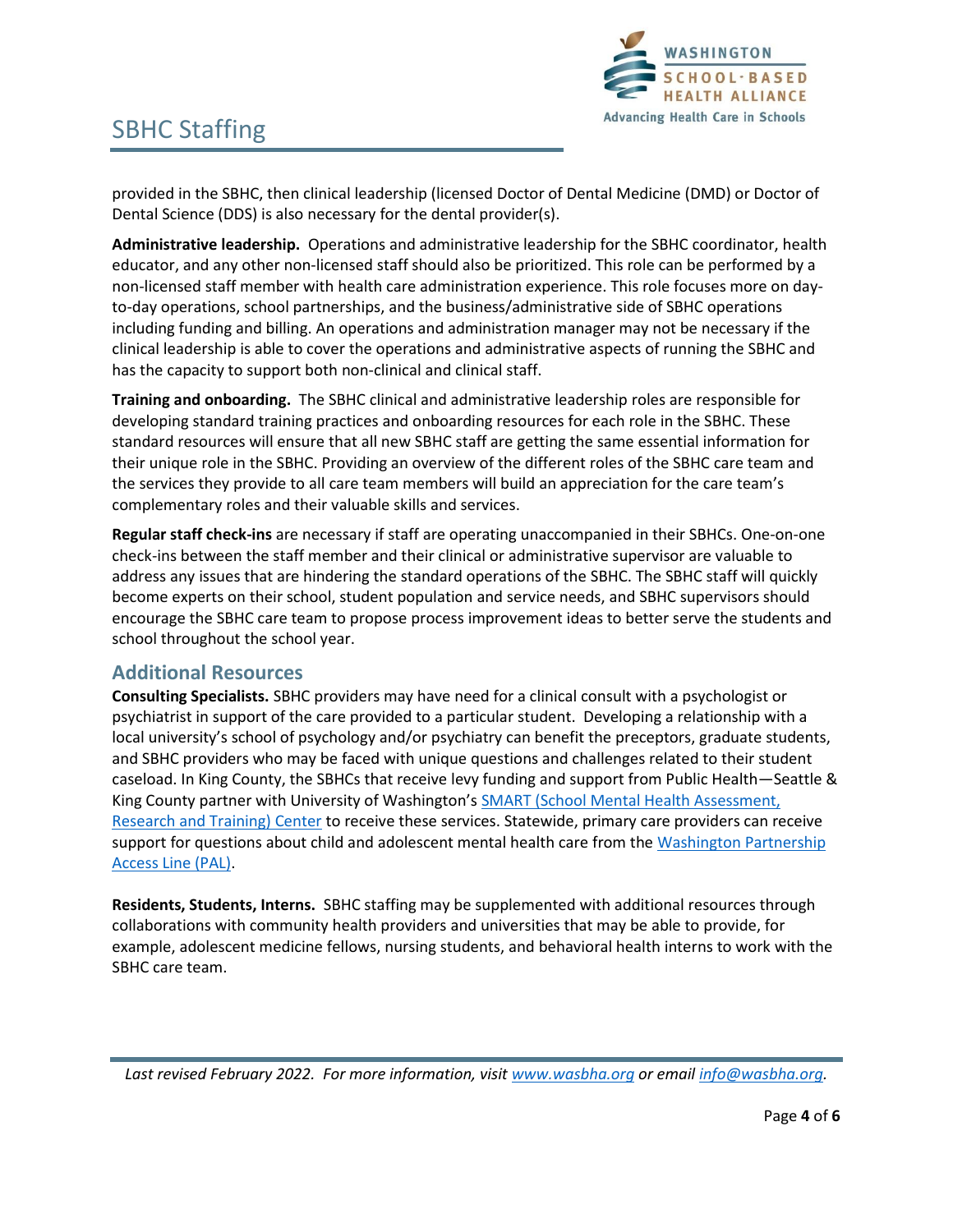

## **SBHC Staff Hiring Considerations**

There are some unique considerations when hiring staff for a SBHC. SBHC sponsors will want to prioritize hiring staff with:

**A passion for working with youth.** The staffing goal for the SBHC should be to get a care team in place that has a passion for working with young people. The SBHC care team has the opportunity to identify any number of the many social determinants of health impacting students, and so need to have the skills to communicate openly and effectively with youth and be approachable, open-minded, and ready to learn.

**Cultural and language competency.** Wherever possible, hiring SBHC staff who look like the students they serve and speak their language(s) should be considered. This can be key to providing a welcoming space, developing trust, and providing quality care to students and families of color; to indigenous, immigrant and refugee communities; and to other populations historically underserved by our healthcare and education systems.

**Ability and willingness to advocate and collaborate.** SBHC providers advocate for the physical, behavioral health, and personal needs of students within the school and the larger community. SBHC providers advocate for students through student intervention team meetings and communication with school administrators, school counselors, other school support staff, family members, and community representatives. This includes advocating for students' needs related to disciplinary actions, school performance, basic needs, and individual rights. The SBHC staff and the school staff are collaborative partners in this important work, and they share the responsibility of identifying and meeting the needs of the students they serve and treating the "whole child."

**Ability to work with school calendar.** Most SBHCs in Washington operate during the school year and close during school breaks when students are not present. If the SBHC is operating in alignment with the school year calendar, SBHC sponsors will need to create a plan for how to manage SBHC staff during the summer and other school breaks. This plan might include transferring SBHC staff to the SBHC sponsor's community clinics (if available) or furloughing staff over school breaks. Some SBHC sponsors may offer services year-round due to their SBHC's location and community needs.

**Ability to work independently.** In addition to their unique work schedule, SBHC staff may also have unique job descriptions to accommodate the lean business and staffing model that many SBHCs utilize. SBHC staff may need to be more experienced and prepared to operate unaccompanied in the SBHC with limited supervision and clinical oversight. Note: This underscores the value of getting standard policies, processes, and staff training procedures in place in the SBHC planning phase.

*Last revised February 2022. For more information, visi[t www.wasbha.org](http://www.wasbha.org/) or email [info@wasbha.org.](mailto:info@wasbha.org)*